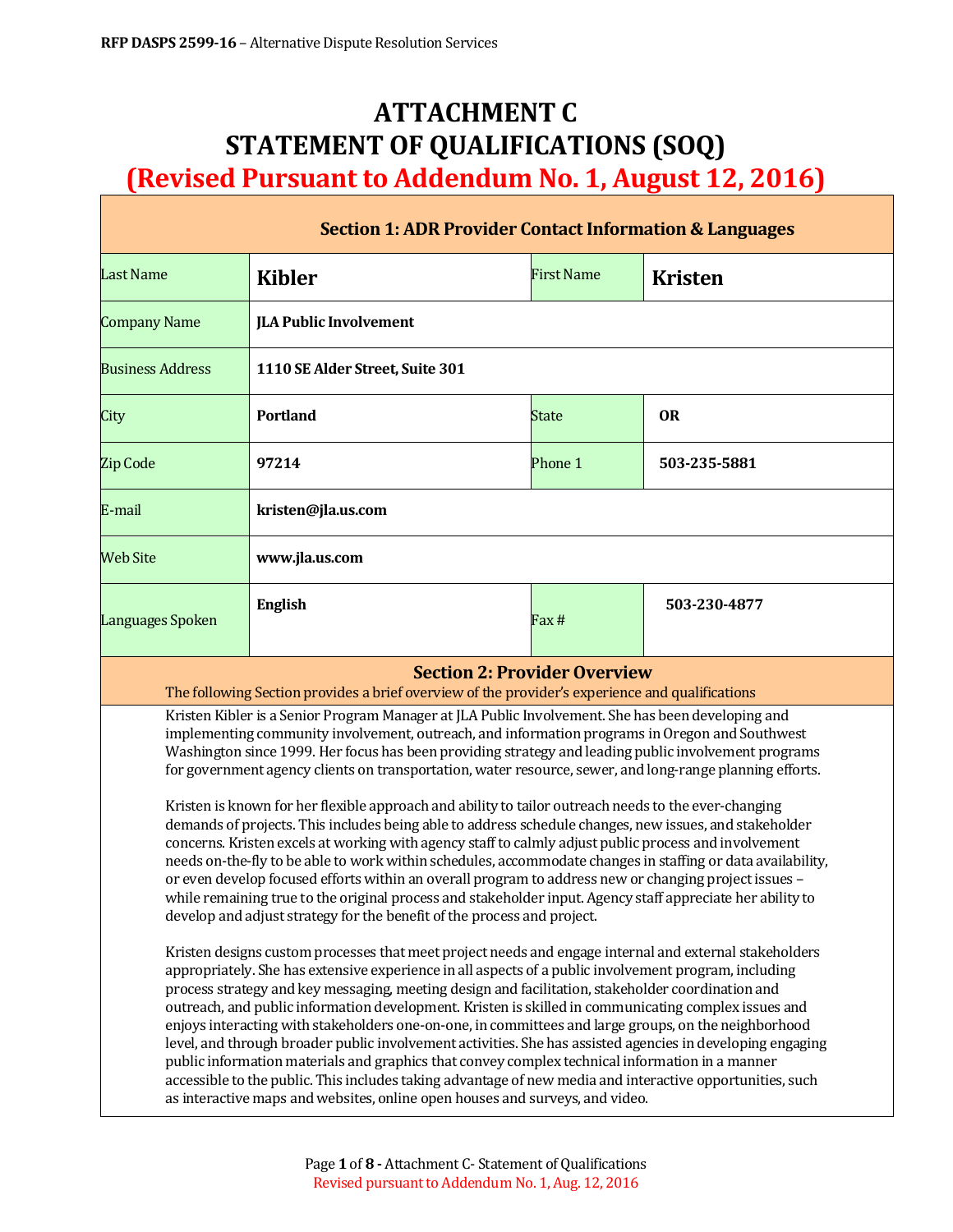| <b>Section 3 Services Offered and Rate</b>                                                                                                                                                                                                                                                                                                                                                                               |                                                           |                                                                                                                                                                                                          |                                                                                                                                                                                                                                                                                                                                                                                                             |  |  |  |  |
|--------------------------------------------------------------------------------------------------------------------------------------------------------------------------------------------------------------------------------------------------------------------------------------------------------------------------------------------------------------------------------------------------------------------------|-----------------------------------------------------------|----------------------------------------------------------------------------------------------------------------------------------------------------------------------------------------------------------|-------------------------------------------------------------------------------------------------------------------------------------------------------------------------------------------------------------------------------------------------------------------------------------------------------------------------------------------------------------------------------------------------------------|--|--|--|--|
| <b>Type of Service Key Person Desires to</b><br>Offer & is Qualified to Offer                                                                                                                                                                                                                                                                                                                                            | <b>ADR</b><br>Provider<br><b>Billing Rate</b><br>per hour | <b>Support Staff Billing Rate Per</b><br><b>Hour (Rate/Title)</b>                                                                                                                                        | The following items, if checked,<br>are expenses that may be passed<br>through at cost to the agency (See<br><b>Price Agreement for details):</b>                                                                                                                                                                                                                                                           |  |  |  |  |
| 1. A Mediation General<br>Practitioner is an impartial third party<br>who assists two or more parties in<br>reaching a mutually acceptable<br>resolution to a controversy. These<br>Practitioners have broad mediation<br>experience and skills and are able to<br>adapt mediation to a wide variety of<br>circumstances, including workplace<br>disputes.                                                               | 00.00                                                     | 00.00 to 00.00 (range)<br><b>Administrative Assistant</b>                                                                                                                                                | Copy/print charges<br><b>Facility Use/ Rental Fees</b>                                                                                                                                                                                                                                                                                                                                                      |  |  |  |  |
| 2. A Facilitation General<br>Practitioner is an expert at helping<br>large groups work effectively towards<br>a desired objective. These<br>Practitioners have sufficiently broad<br>experience and skills so as to be able to<br>design and facilitate a large group<br>process to achieve variety of goals or<br>objectives.                                                                                           | 00.00                                                     | 00.00 to 00.00 (range)<br><b>Administrative Assistant</b>                                                                                                                                                | Copy/print charges<br><b>Facility Use/Rental Fees</b>                                                                                                                                                                                                                                                                                                                                                       |  |  |  |  |
| 3. A Public Policy Facilitator is an<br>expert at helping governmental<br>entities and diverse stakeholders<br>reach agreement on controversial<br>public policies or public projects, often<br>within a complex legal, political or<br>regulatory context. These providers<br>are experienced at assessing,<br>designing, convening and facilitating<br>collaborative processes.                                        | 00.00                                                     | 00.00 Staff Title<br>00.00 Staff Title<br>00.00 Staff Title<br>00.00 Staff Title<br>00.00 Staff Title<br>00.00 Staff Title<br>00.00 Staff Title                                                          | Copy/print charges<br><b>Facility Use/Rental Fees</b>                                                                                                                                                                                                                                                                                                                                                       |  |  |  |  |
| $\boxtimes$ 4. A Public Involvement<br>Practitioner is an expert at helping<br>governmental entities engage the<br>public on public issues or projects.<br>These providers are able to design and<br>implement an appropriate public<br>involvement process from projects<br>that seek to inform or educate the<br>public to projects that allow for<br>greater public involvement via<br>consultation or collaboration. | 139.63                                                    | Up to 47.00 Admin 1<br>Up to 80.00 Admin 3<br>Up to 78.00 PI Specialist 1<br>Up to 89.00 PI Specialist 2<br>Up to 102.00 PI Specialist 3<br>Up to 118.00 PI Specialist 4<br>Up to 134.00 PI Specialist 5 | $\checkmark$ Copy/print charges<br>$\checkmark$ Facility rental fees<br>√Mail or bulk email fees<br>$\checkmark$ Telephone charges<br>√Website hosting, online<br>software or online services fees<br>$\checkmark$ Video production services<br>√Other Subcontractors<br>✔ Support staff (project assistants,<br>coordinators, and web technicians) are<br>billed at \$57-90/hour depending on<br>position. |  |  |  |  |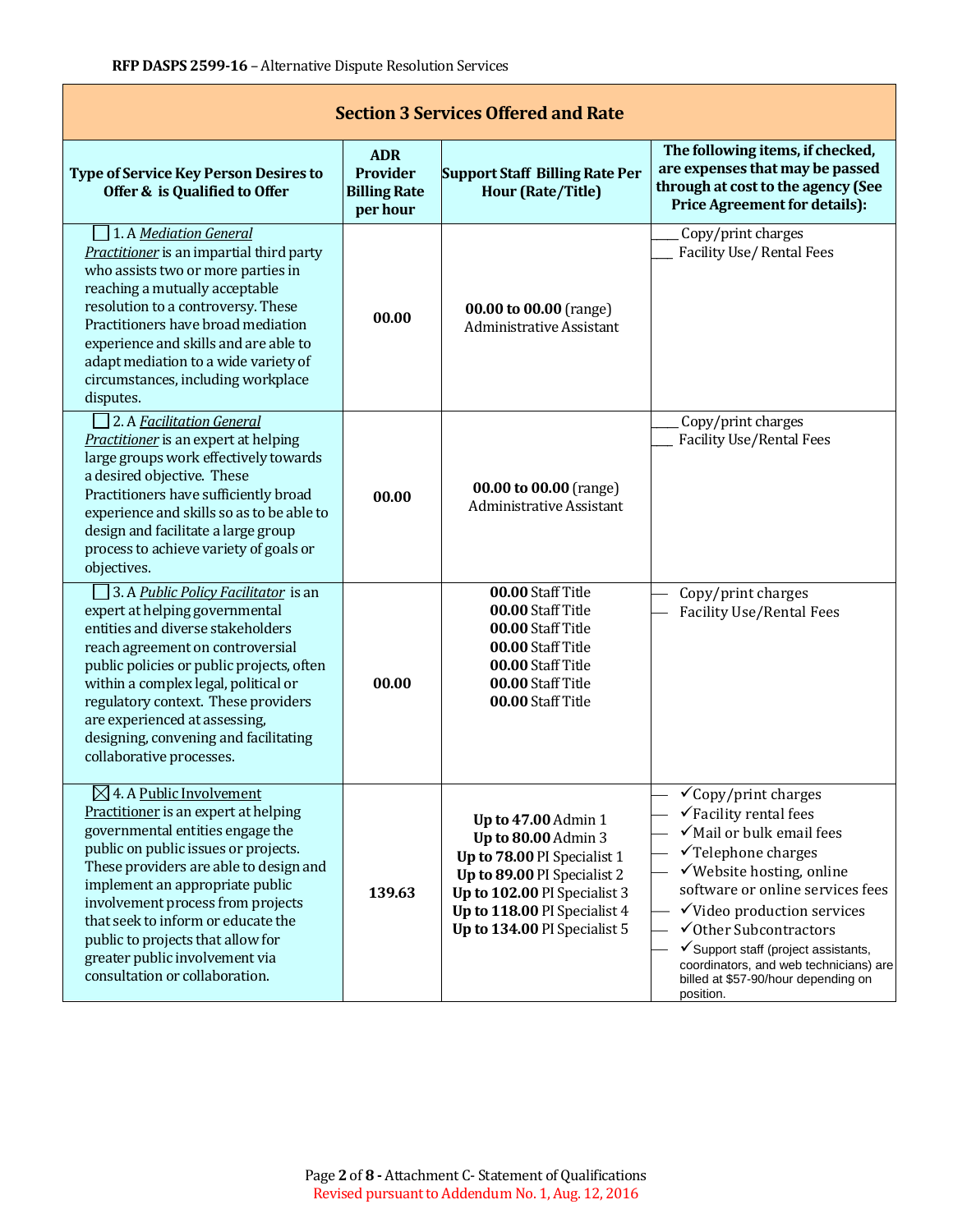| Section 4A: Does the Provider charge travel expenses to provide services in your area? |                                                                               |                                                                   |  |  |  |
|----------------------------------------------------------------------------------------|-------------------------------------------------------------------------------|-------------------------------------------------------------------|--|--|--|
| <b>County or County Area</b>                                                           | <b>Available to work in this</b><br>area without charging travel<br>expenses. | Available to work in this area<br>but will charge travel expenses |  |  |  |
| 1 Clatsop, Columbia, Tillamook - Counties                                              |                                                                               | $\times$                                                          |  |  |  |
| 2 Washington, Multnomah - Counties                                                     |                                                                               | $\boxtimes$                                                       |  |  |  |
| 3 Polk, Marion, Yamhill - Counties                                                     |                                                                               | $\times$                                                          |  |  |  |
| 4 Lincoln, Benton, Linn - Counties                                                     |                                                                               | $\boxtimes$                                                       |  |  |  |
| 5 Lane - County                                                                        |                                                                               | $\boxtimes$                                                       |  |  |  |
| 6 Douglas - County                                                                     |                                                                               | $\boxtimes$                                                       |  |  |  |
| 7 Coos, Curry - Counties                                                               |                                                                               | $\boxtimes$                                                       |  |  |  |
| 8 Josephine, Jackson - Counties                                                        |                                                                               | $\boxtimes$                                                       |  |  |  |
| 9 Hood River, Wasco, Sherman, Gilliam, Wheeler                                         |                                                                               | $\times$                                                          |  |  |  |
| 10 Jefferson, Crook, Deschutes - Counties                                              |                                                                               | $\boxtimes$                                                       |  |  |  |
| 11 Lake, Klamath - Counties                                                            |                                                                               | $\boxtimes$                                                       |  |  |  |
| 12 Morrow, Umatilla - Counties                                                         |                                                                               | $\boxtimes$                                                       |  |  |  |
| 13 Wallowa, Union, Grant, Baker - Counties                                             |                                                                               | $\boxtimes$                                                       |  |  |  |
| 14 Harney, Malheur - Counties                                                          |                                                                               | $\times$                                                          |  |  |  |
| 15 Clackamas - County                                                                  |                                                                               |                                                                   |  |  |  |

**Section 4B: Hourly Travel Charges.** *If, in addition to allowable travel expenses, the Provider will charge for travel time and the travel time of administrative assistants or staff, or both, the hourly travel rate for Proposer and each of Proposer's administrative assistant and staff must be identified here: :*

**The provider and other staff will charge for travel time at the hourly rates shown in Section 3. JLA works with clients to set maximum hours per day for travel.**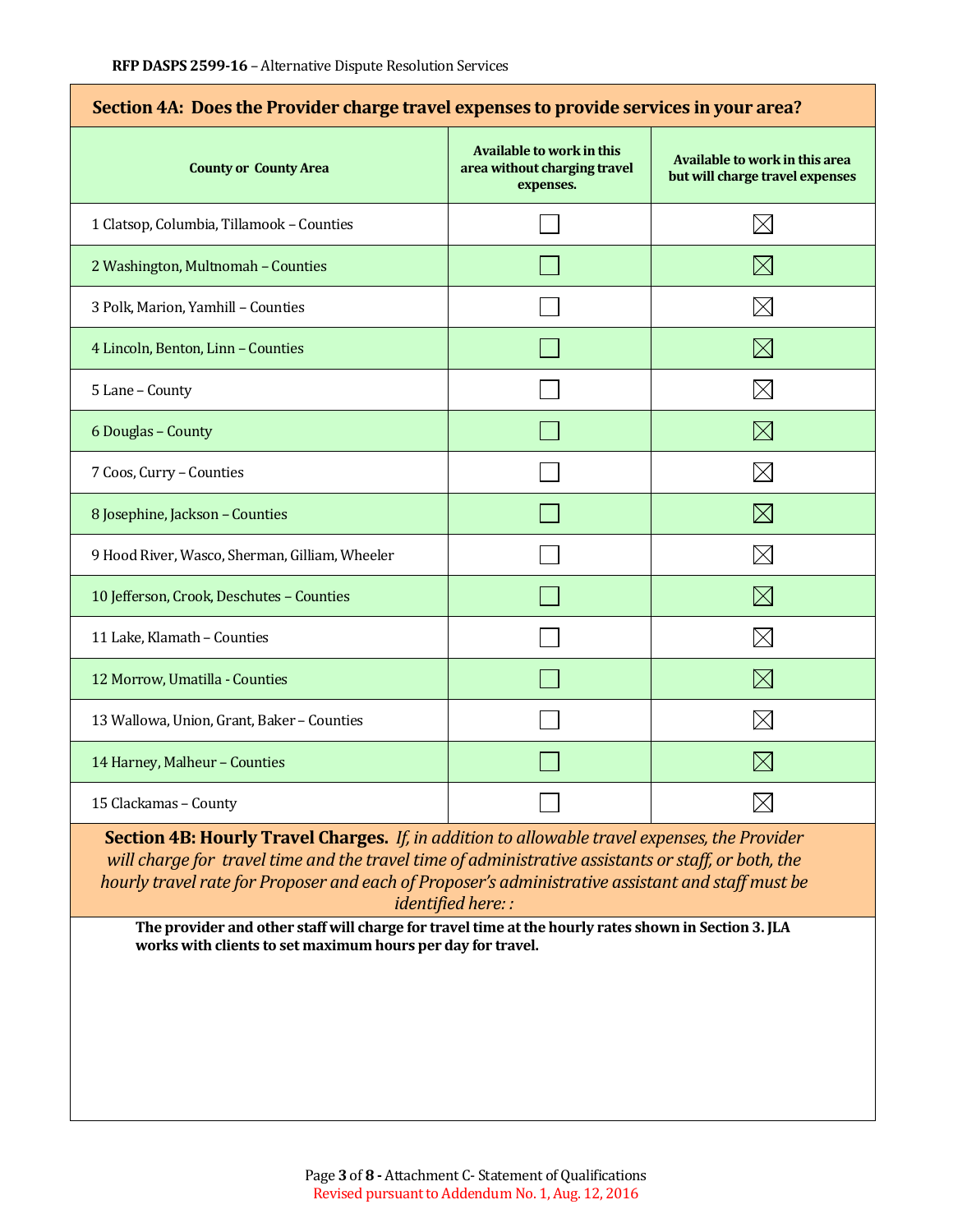| <b>Section 5: Standards the Provider Subscribes to and Licenses Held</b>                                                                                                                                     |  |  |
|--------------------------------------------------------------------------------------------------------------------------------------------------------------------------------------------------------------|--|--|
| Oregon Mediation Association Core Standards of Mediation Practice, April 23, 2005<br>(http://www.mediate.com/oma/pg61.cfm)                                                                                   |  |  |
| Association for Conflict Resolution, Model Standards of Conduct for Mediators, 2005<br>revisions.<br>http://www.imis100us2.com/acr/ACR/Resources/Model Standards/ACR/Resources/Mod                           |  |  |
| el Standards.aspx?hkey=315fc2bd-2cac-422b-82bf-b3160b6a1b08<br>Model Standards of Practice for Family and Divorce Mediation<br>http://www.imis100us2.com/acr/ACR/Resources/Model Standards/ACR/Resources/Mod |  |  |
| el Standards.aspx?hkey=315fc2bd-2cac-422b-82bf-b3160b6a1b08                                                                                                                                                  |  |  |
| $\boxtimes$ International Association for Public Participation (IAP2), Code of Ethics for Public<br><b>Participation Practitioners (See</b><br>http://www.iap2.org/displaycommon.cfm?an=1&subarticlenbr=8)   |  |  |
|                                                                                                                                                                                                              |  |  |
| Other professional standards that the provider subscribes to:                                                                                                                                                |  |  |
| Oregon State Bar #                                                                                                                                                                                           |  |  |
| Other professional licenses:                                                                                                                                                                                 |  |  |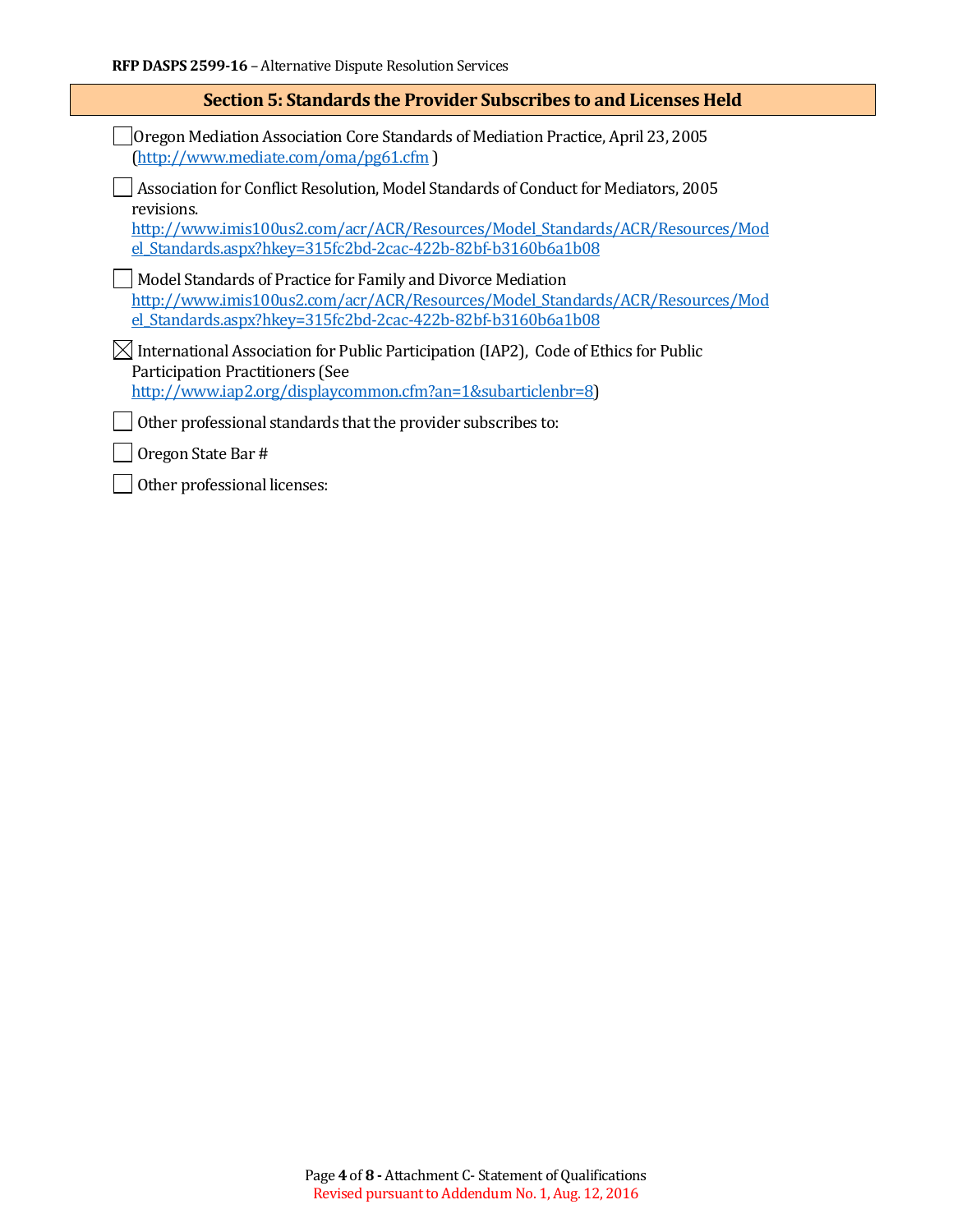| Section #6: Provider's Specialized Areas of Expertise |                                                      |                             |  |  |  |  |
|-------------------------------------------------------|------------------------------------------------------|-----------------------------|--|--|--|--|
| Area of Expertise                                     | <b>Sub Specialty</b>                                 | Areas of expertise          |  |  |  |  |
| <b>Business and Finance</b>                           | General                                              |                             |  |  |  |  |
|                                                       | <b>Investment and Finance</b>                        |                             |  |  |  |  |
|                                                       | Patents or Intellectual Property Rights              |                             |  |  |  |  |
| <b>Civil Rights</b>                                   | <b>Civil Rights</b>                                  |                             |  |  |  |  |
| Consumer                                              | All Types, Consumer-Merchant Disputes                |                             |  |  |  |  |
|                                                       | <b>Assistive Technologies</b>                        |                             |  |  |  |  |
|                                                       | Vehicle Sales, Service or Repair                     |                             |  |  |  |  |
| Cultural                                              | Cross Cultural, Ethnicity, or Related Fields         |                             |  |  |  |  |
| Education                                             | Education                                            |                             |  |  |  |  |
|                                                       | <b>Special Education</b>                             |                             |  |  |  |  |
| Environmenta                                          | Agricultural Exceptions (goal 2)                     |                             |  |  |  |  |
|                                                       | Agriculture                                          |                             |  |  |  |  |
|                                                       | Air, Land and Water Quality                          | $\boxtimes$                 |  |  |  |  |
|                                                       | Coastal                                              |                             |  |  |  |  |
|                                                       | <b>Endangered Species or Wildlife</b>                |                             |  |  |  |  |
|                                                       | Energy                                               |                             |  |  |  |  |
|                                                       | Forestry                                             |                             |  |  |  |  |
|                                                       | Hazardous Materials and Environmental                | $\Box$                      |  |  |  |  |
|                                                       | <b>Other Natural Resource Related</b>                | $\boxtimes$                 |  |  |  |  |
|                                                       | Water Resources, Wetlands                            | $\boxtimes$                 |  |  |  |  |
|                                                       | Government-to-Government (e.g., state-tribal)        | $\boxtimes$                 |  |  |  |  |
| Governmental and<br>Regulatory                        | Professional Licensing                               |                             |  |  |  |  |
|                                                       | <b>Public Utilities</b>                              | $\boxtimes$                 |  |  |  |  |
|                                                       | Child Dependency and Permanency Planning (Adoption)  |                             |  |  |  |  |
| <b>Human Services</b>                                 | Disability                                           |                             |  |  |  |  |
|                                                       | Family Services, including Service Plans             | $\mathcal{L}_{\mathcal{A}}$ |  |  |  |  |
|                                                       | <b>Health Care</b>                                   |                             |  |  |  |  |
|                                                       | <b>Senior Services</b>                               |                             |  |  |  |  |
|                                                       | <b>Social Services</b>                               |                             |  |  |  |  |
|                                                       | <b>Vocational Rehabilitation</b>                     |                             |  |  |  |  |
|                                                       | <b>Public Assistance - AFS</b>                       |                             |  |  |  |  |
| International                                         | International                                        |                             |  |  |  |  |
|                                                       | Collective Bargaining and Labor                      |                             |  |  |  |  |
| Labor and<br>Employment                               | <b>General Employment and Human Resources</b>        |                             |  |  |  |  |
|                                                       | <b>Workers' Compensation</b>                         |                             |  |  |  |  |
|                                                       | <b>Workplace Interpersonal Disputes</b>              |                             |  |  |  |  |
| Torts or Insurance Claims                             | Torts or Insurance Claims                            |                             |  |  |  |  |
|                                                       | Construction Industry & Contracts, Civil Engineering | $\boxtimes$                 |  |  |  |  |
| <b>Transportation, Housing</b><br>and Land Use        | <b>Eminent Domain</b>                                |                             |  |  |  |  |
|                                                       | <b>General Planning</b>                              | $\boxtimes$                 |  |  |  |  |
|                                                       | <b>Growth Management</b>                             | $\boxtimes$                 |  |  |  |  |
|                                                       | Housing                                              | $\boxtimes$                 |  |  |  |  |
|                                                       | Land Use                                             | $\boxtimes$                 |  |  |  |  |
|                                                       | Railroad                                             |                             |  |  |  |  |
|                                                       | <b>Real Property</b>                                 |                             |  |  |  |  |
|                                                       | <b>Siting Controversial Projects or Facilitates</b>  | $\boxtimes$                 |  |  |  |  |

Page **5** of **8 -** Attachment C- Statement of Qualifications Revised pursuant to Addendum No. 1, Aug. 12, 2016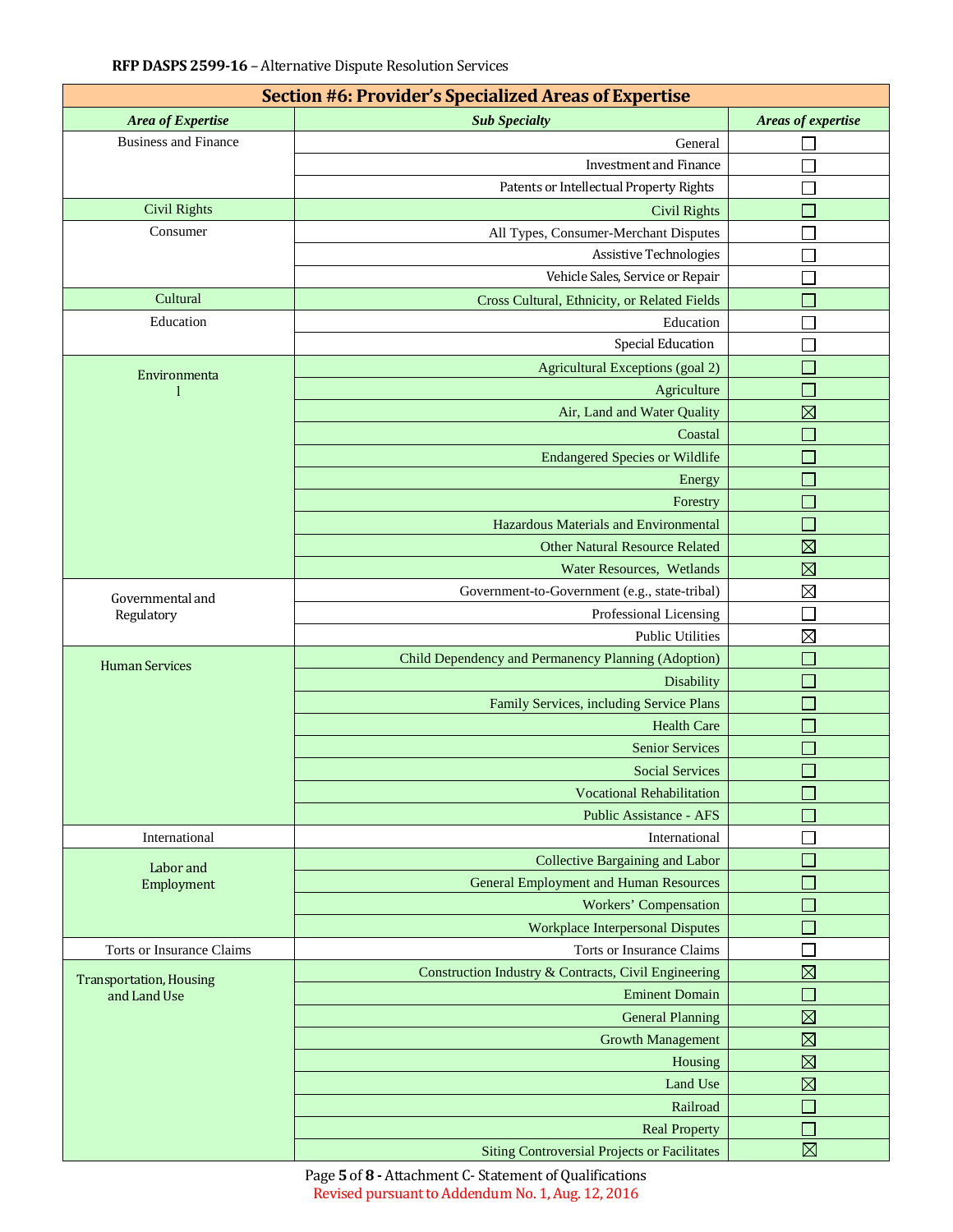### **Section 7: Relevant Education and Training**

Kristen's long career in community engagement is supported by training and education in public involvement, facilitation, urban planning and community development.

- Mediation Process Training (CDR Associates), 2012
- Planning for Effective Participation, International Association for Public Participation (IAP2), 2009
- M.U.R.P Master of Urban and Regional Planning Community Development specialization, Portland State University, 2008 (including Concepts of Citizen Participation course)
- Group Facilitation Methods, Technology of Participation (ToP), 2004
- B.S. Community Development, Portland State University, 1999

**Section 8: Relevant Training Conducted by the Provider**

**Section 9: Workplace Mediation Experience**

## **Section 10: Litigation Settlement Related Experience**

#### **Section 11: Overall Mediation Experience**

#### **Section 12: Facilitation Experience**

Kristen has facilitated public meetings, committees and discussion groups related to public process on a variety of topics. The following highlights facilitated she has completed over the last decade:

- Eastside CSO Community Benefit Opportunity Advisory Committee (community grant process), City of Portland BES (2007)
- Sellwood Pump Station Citizen Advisory Committee, City of Portland BES (2008)<br>• Tualatin River Boat Launch Advisory Committee, Metro (2012)
- Tualatin River Boat Launch Advisory Committee, Metro (2012)<br>• Glendoveer Facility RFP Citizen Panel (developed criteria for RFP
- Glendoveer Facility RFP Citizen Panel (developed criteria for RFP and reviewed applicants), Metro (2012)
- Newberg-Dundee Bypass Project Aesthetic Focus Groups, Oregon Department of Transportation (2013)
- Newberg Downtown Improvement Plan Advisory Committee, City of Newberg (2015)
- Newberg Pavement Maintenance and Funding Master Plan Ad-Hoc Advisory Committee (2016)